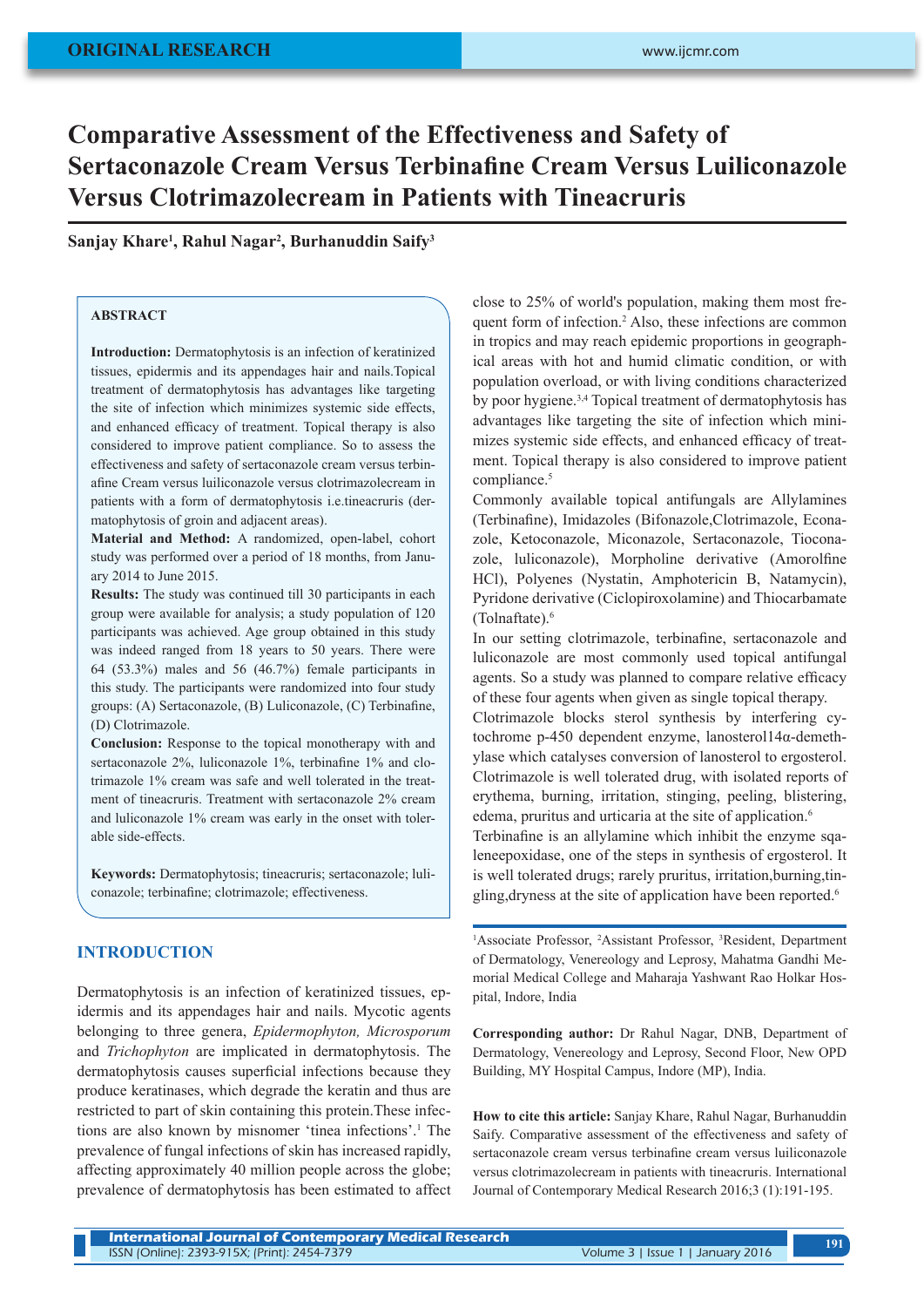Sertaconazole induces inhibition of 14α-demethylase and also binds to nonsterol cell membrane lipid, leading to altered membrane permeability and leakage of intracellular content. Sertaconazole has excellent saftey records, however rare cases of allergic contact dermatitis have been reported.<sup>6</sup> Luliconazole belongs to azole class, inhibits lanosteroldemethylase finally decrease fungal cell wall component ergosterol. Side effects are very rare comparable to placebo. Pruritus, burning, tingling at the site of application have been reported.<sup>6</sup>

#### **Objectives**

Comparative assessment of the effectiveness and safety of sertaconazole cream versus terbinafine Cream versus luiliconazole versus clotrimazolecream in patients with tineacruris.

# **METHOD AND MATERIAL**

A randomized, open-label, cohort study was performed at Out-Patient facility of Department of Dermatology, Venereology and Leprosy of Mahatma Gandhi Memorial Medical College and associated Maharaja YashwantRaoHolkar Hospital, Indore, India; over a period of 18 months, from January 2014 to June 2015.

Study protocol was approved by Institutional Ethics Committee prior to initiation of the study.

Consenting patients affected with only tineacruris of age ranging from 18 years to 50 years were recruited in this study. We have taken only single variant of dermatophytosis, as the efficacy of any topical medication varies with site of involvement. This group had been chosen on the basis of results of several studies, that has found the age group of 21– 50 years to be most affected with dermatophytosis.1,7,8 Only patients with Positive mycological confirmation by positive KOH test and positive lactophenol blue test were included, same were performed at the completion of study period to ascertain mycological cure. To remove inter-observer bias the KOH test and grading of clinical parameters were read by independent observer only (by authors SK and BS, respectively).

Patients with other body site involvement, patients who had received topical and oralantimycotictherapytwoweeks and four weeks, respectively, prior to initiation of the study were excluded. Also patients who were on any kind of immunosuppresive therapy were excluded. Participants with known history of hypersensitivity to study drugs, or with superadded bacterial infection, or pregnant and lactatating female, or immunocompromised patient and chronically ill patients were also not recruited.

All the participants in the study were subjected to the followingdetailed personal and clinical historyrecording, past and present medical history, past and concomittant drug history. Routine blood examination was done to rule out diabetes or any other co-morbid condition in selected cases. The study

medication was dispensed to the subject following randomization, provided all inclusion and exclusion criteria were satisfied. The patients were instructed to apply the cream thinly to the affected area.

Participants were randomized with the help of table of random numbers in to four groups containing 30 participants each. Group A, had received sertaconazole2% cream applied twice daily for four weeks; while group B had luliconazole 1% cream applied once daily for two weeks. Group C had 30 patient on terbinafine1% cream applied twice daily for two weeks and group D had 30 patient clotrimazole 1% cream applied twice daily for four weeks. At the end of treatment phase there was a follow up phase at the end of two weeks, where patients were reassessed clinically and my cologically. Primary efficacy was based on clinical and mycological assessment of tinea lesion at base line, at the end of treatment phase and follow up phase two week following completion of treatment. Clinical assessment was based on the proportion of patients with symptoms and signs of tinea lesions namely pruritus, erythema and desquamation, and graded as none (0), mild (1), moderate (2) and severe (3) depending on intensity. Mycologic assessment was based on KOH mounting for dermatophytes.

Secondary efficacy was assessed on the basis 'Physician Global Assessment' based on three criteria- successful treatment outcome (clinical cure + negative mycology), clinical success (symptomatic relief + clinical cure) and clinical failure (no clinical and mycological improvement), at end of 'Treatment Phase' and 'Follow-up Phase'.

Safety and tolerability was assessed by monitoring treatment related adverse events at each visit.

Patients who failed to follow up for two consecutive visits were considered as being lost to follow up was not included in the analysis.

### **Medicines**

The sertaconazole cream was a gift from Glenmark-Gracewell, India; in the form of their market product Onabet Cream. The supply of luliconazole cream was a gift from Ranbaxy, India; in the form of their market product Lulifin Cream. Terbinafine was obtained as a gift from Abbott, India; in the form of their market product Tyza Cream. Whereas clotrimazole was made available through hospital pharmacy supply.

## **STATISTICAL ANALYSIS**

All randomized patients who received study medication and completed the study were included for analysis. The difference in change in clinical assessment of pruritus, erythema, vesicle and desquamation. Mycological assessment by scraping of skin scales and examination in 10% KOH mount and physician global assessment, within and between the groups were analyzed using Chi-square test. Categorical variable was expressed in actual numbers and percentage,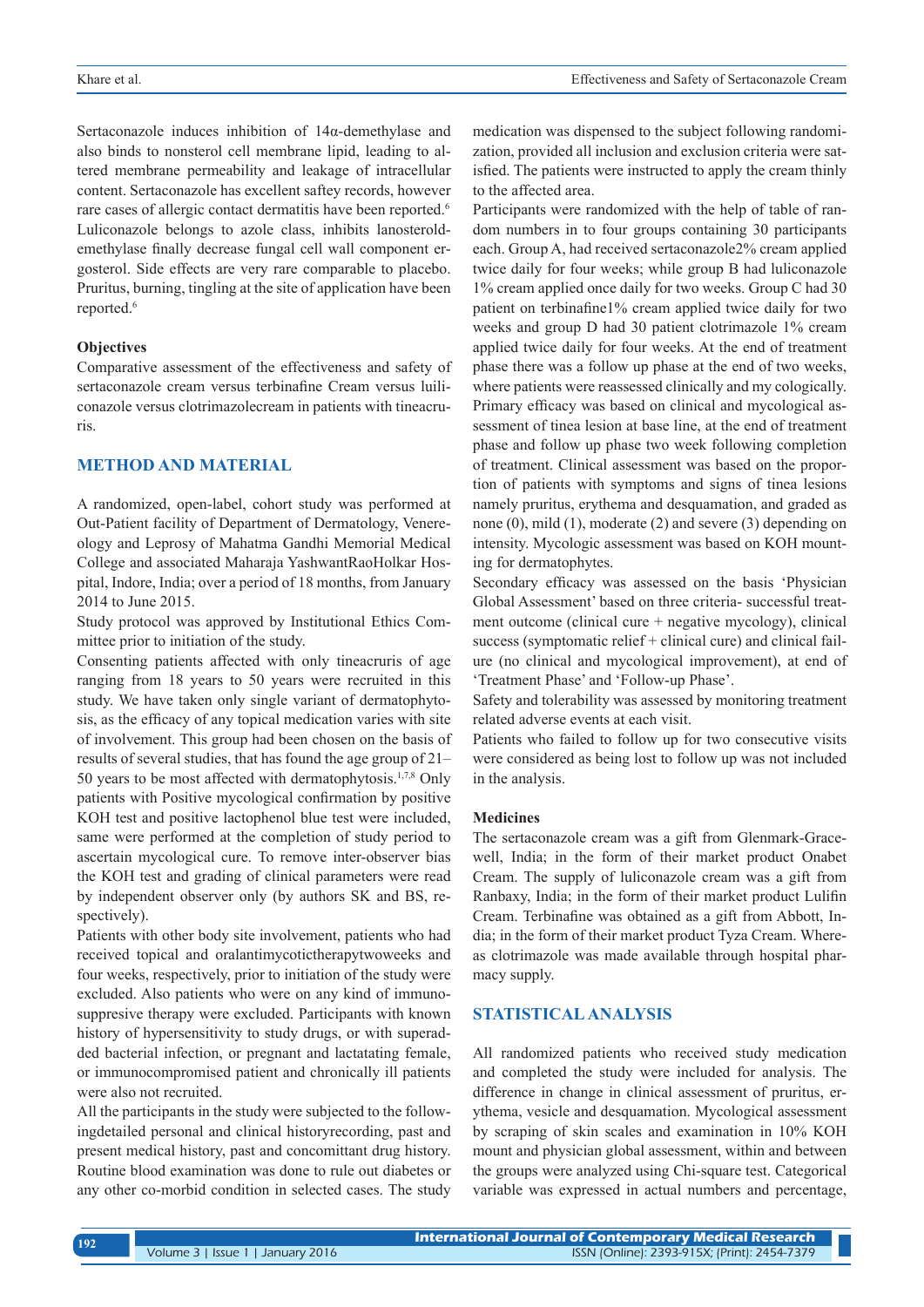and compared using Fisher's exact test and intra group comparison performed using paired t-test. Two tailed p<.05 was considered as statistically significant.

## **RESULTS**

The study was continued till 30 participants in each group were available for analysis; a study population of 120 participants was achieved. Age group obtained in this study was indeed ranged from 18 years to 50 years. There were 64 (53.3%) males and 56 (46.7%) female participants in this study. The participants were randomized into four study groups: (A) Sertaconazole, (B) Luliconazole, (C) Terbinafine, (D) Clotrimazole. Baseline characteristics of the study participants have been presented in table 1. The groups were balanced with respect to baseline characteristics.

## **Clinical Efficacy results**

Changes in Pruritus [table 2]: At the end of treatment phase, the resolution of pruritus was seen in 93% of patients in sertaconazole group and 100% in luliconazole group, respectively; however complete resolution of pruritus occured in both groups at the end of follow up phase. In terbinafine and clotrimazole groups, resolution of pruritus was not complete and only 73% in terbinafine group and 33% in clotrimazole

group were able to show resolution in pruritus at the end of follow up phase. The reduction in pruritus in luliconazole or setaconazole groups were significantly more than clotrimazole group. Reduction in terbinafine although less but no significant relation was found when compared to rest of the groups.

Changes in Erythema [table 3]: in sertaconazole group, at the end of treatment phase and at the end of folow up phase, the resolution of erythema was 73% and 100%, respectively; these parameters were exactly similar in lulicoanzole group. Terbinafine and clotrimazole appears to be less effective in reducing erythema when compared with sertaconazole/luliconazole.

Changes in desquamation [table 4]: in sertaconazole group, at the end of treatment phase and at the end of folow up phase, the resolution of erythema was 83% and 100%, respectively; again these parameters were exactly similar in lulicoanzole group. Terbinafine and clotrimazole appears to be less effective in reducing desquamation when compared with sertaconazole/luliconazole. In terbinafine group mild desquamation persisted in 33% participants, whereas it was persistent in 87% of participants in clotrimazole group. Sertaconazole and luliconazole, both had significantly level of change in desquamation proportions compared to clotrimazole.

| <b>Characteristics</b>                                                                                  | <b>Sertaconazole</b> | Luliconazole | <b>Terbinafine</b> | <b>Clotrimazole</b> |  |  |  |  |  |  |
|---------------------------------------------------------------------------------------------------------|----------------------|--------------|--------------------|---------------------|--|--|--|--|--|--|
| Male                                                                                                    | 17                   | 12           | 16                 |                     |  |  |  |  |  |  |
| Female                                                                                                  | 13                   | 18           | 14                 | 19                  |  |  |  |  |  |  |
| Age in years (SD)                                                                                       | 31.01(7.7)           | 33.9(8.1)    | 30.2(7.0)          | 34.7(4.9)           |  |  |  |  |  |  |
| Proportion patients with moderate and severe erythema                                                   | 80%                  | 83%          | 80%                | 77%                 |  |  |  |  |  |  |
| Proportion patients with moderate and severe pruritus                                                   | 77%                  | 77%          | 77%                | 77%                 |  |  |  |  |  |  |
| Proportion patients with moderate and severe desquamation                                               | 57%                  | 57%          | 57%                | 63%                 |  |  |  |  |  |  |
| KOH positive                                                                                            | $100\%$              | $100\%$      | $100\%$            | $100\%$             |  |  |  |  |  |  |
| SD: standard deviation; KOH: potassium hydroxide mount for microscopic identification of dermatophytes. |                      |              |                    |                     |  |  |  |  |  |  |
| Table-1: Baseline characteristics of study population n=120                                             |                      |              |                    |                     |  |  |  |  |  |  |

|                                                                        | <b>Sertaconazole</b> |                  |                     | Luliconazole         |                  |                     |                      | <b>Terbinafine</b> |                     | <b>Clotrimazole</b>  |                  |               |
|------------------------------------------------------------------------|----------------------|------------------|---------------------|----------------------|------------------|---------------------|----------------------|--------------------|---------------------|----------------------|------------------|---------------|
| <b>Pruritus</b><br><b>Score</b>                                        | <b>Base-</b><br>line | End of<br>treat- | <b>Follow</b><br>up | <b>Base-</b><br>line | End of<br>treat- | <b>Follow</b><br>up | <b>Base-</b><br>line | End of<br>treat-   | <b>Follow</b><br>up | <b>Base-</b><br>line | End of<br>treat- | <b>Follow</b> |
|                                                                        |                      | ment             |                     |                      | ment             |                     |                      | ment               |                     |                      | ment             | up            |
| None                                                                   |                      | 28               | 30                  |                      | 30               | 30                  |                      | 20                 | 22                  |                      | Q                | 10            |
| Mild                                                                   |                      | ◠                |                     |                      | $\theta$         | 0                   | h                    | 10                 |                     |                      | 16               | 15            |
| Moderate                                                               | 12                   |                  |                     | 3                    |                  |                     | 13                   |                    |                     | 12                   |                  |               |
| Severe                                                                 |                      |                  |                     | 10                   |                  |                     | 10                   |                    |                     |                      |                  |               |
| Table-2: Comparison of changes in proportion of patients with pruritus |                      |                  |                     |                      |                  |                     |                      |                    |                     |                      |                  |               |

|                                                                               | <b>Sertaconazole</b> |        |               | Luliconazole |        |               |              | <b>Terbinafine</b> |               | <b>Clotrimazole</b> |        |               |
|-------------------------------------------------------------------------------|----------------------|--------|---------------|--------------|--------|---------------|--------------|--------------------|---------------|---------------------|--------|---------------|
| Ervthe-                                                                       | <b>Base-</b>         | End of | <b>Follow</b> | Base-        | End of | <b>Follow</b> | <b>Base-</b> | End of             | <b>Follow</b> | <b>Base-</b>        | End of | <b>Follow</b> |
| ma Score                                                                      | line                 | treat- | <b>up</b>     | line         | treat- | <b>up</b>     | line         | treat-             | up            | line                | treat- | up            |
|                                                                               |                      | ment   |               |              | ment   |               |              | ment               |               |                     | ment   |               |
| None                                                                          |                      | 22     | 30            |              | 22     | 30            |              | 19                 | 21            |                     | 15     | 18            |
| Mild                                                                          |                      |        |               |              | -      | $\theta$      |              | 11                 |               |                     |        |               |
| Moderate                                                                      | 18                   |        |               | 20           |        | $\theta$      | $\tau$       |                    |               | $\overline{\tau}$   |        |               |
| Severe                                                                        |                      |        |               |              |        | $\theta$      |              |                    |               |                     |        |               |
| <b>Table-3:</b> Comparison of changes in proportion of patients with erythema |                      |        |               |              |        |               |              |                    |               |                     |        |               |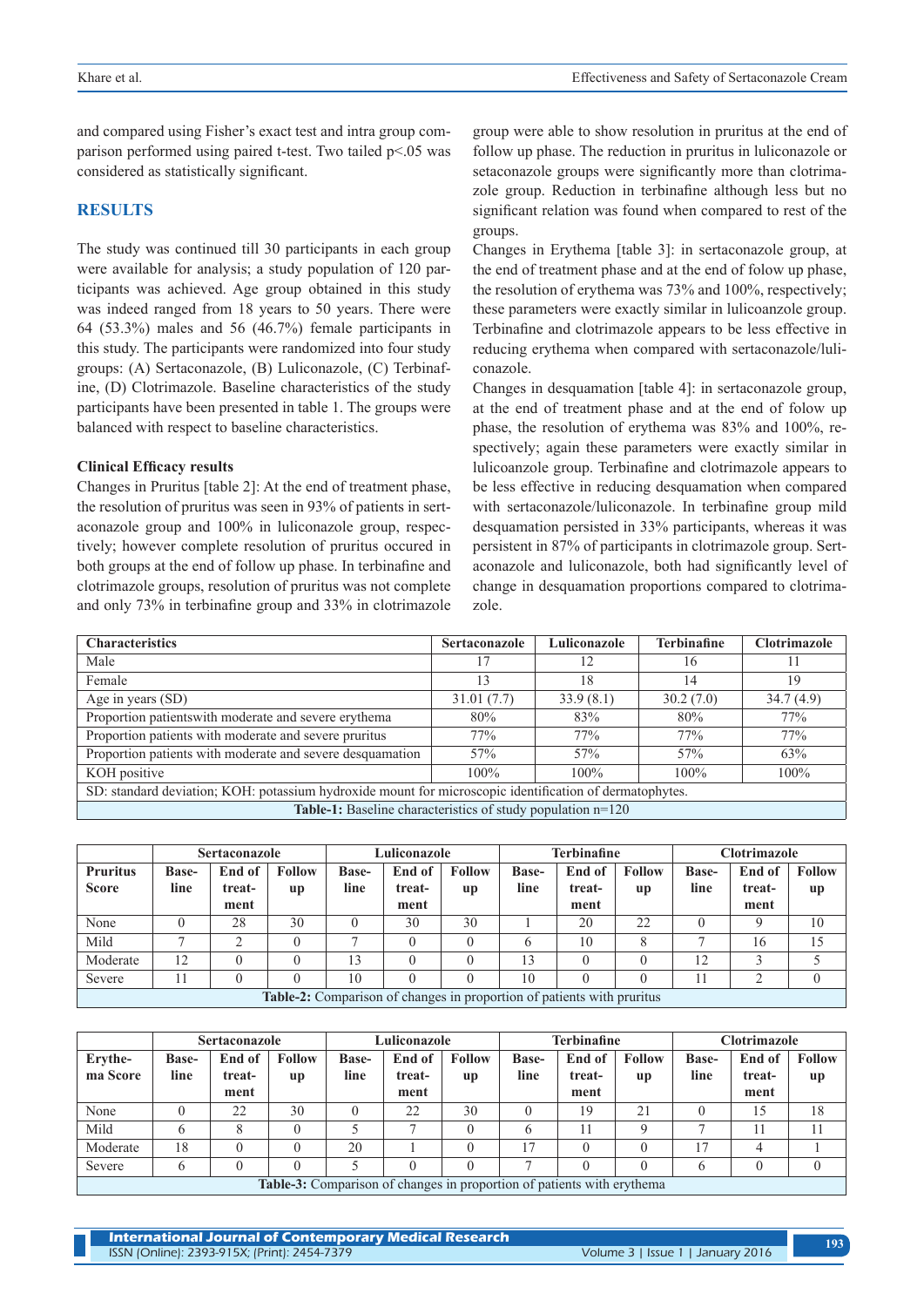|                                                                            | <b>Sertaconazole</b> |                |               | Luliconazole |                |               |              | Terbinafine    |               | Clotrimazole |                |               |
|----------------------------------------------------------------------------|----------------------|----------------|---------------|--------------|----------------|---------------|--------------|----------------|---------------|--------------|----------------|---------------|
| Desqua-                                                                    | <b>Base-</b>         | End of         | <b>Follow</b> | <b>Base-</b> | End of         | <b>Follow</b> | <b>Base-</b> | End of         | <b>Follow</b> | <b>Base-</b> | End of         | <b>Follow</b> |
| mation<br><b>Score</b>                                                     | line                 | treat-<br>ment | <b>up</b>     | line         | treat-<br>ment | <b>up</b>     | line         | treat-<br>ment | <b>up</b>     | line         | treat-<br>ment | up            |
| <b>None</b>                                                                |                      | 25             | 30            |              | 25             | 30            |              | 10             | 20            |              |                |               |
| Mild                                                                       | 13                   |                |               | 12           | 4              | 0             | 13           | 20             | 10            | 10           | 15             | 26            |
| Moderate                                                                   | 6                    |                |               |              |                |               | $\Omega$     |                |               |              | 8              |               |
| Severe                                                                     |                      |                |               |              |                |               | 8            |                |               |              |                |               |
| Table-4: Comparison of changes in proportion of patients with desquamation |                      |                |               |              |                |               |              |                |               |              |                |               |

#### **Physician global assessment**

Physician Global Assessment at end of 'Treatment Phase', the 'Successful Treatment Outcome' was 100% in sertaconazole group and luliconazole group as compared to terbinafine (70%) and clotrimazole (35.3%).

#### **Mycologic assessment**

At baseline all patients had positive KOH test for Dermatophytes. At end of 'Treatment Phase' and 'Follow-up' Phase, all patients showed negative mycological assessment (negative KOH test).

#### **Safety assessment**

All the medicines were well tolerated with mild application site adverse drug reactions (ADR). No severe adverse events were reported, no participants from the study discontinued due to ADR and no case of non-compliance to the therapy was reported. Burning sensation was reported in two participants each in sertaconazole, luliconazole and terbinafine groups.

## **DISCUSSION**

In the present study, all the four study drugs showed significant reduction in signs and symptoms (*pruritus, erythema, vesicles* and *desquamation*) of tinea infections as compared to baseline. Sertaconazole and luliconazole were found to be equally effective, whereas clotrimazole was least effective among the four groups. Jerajani et al,<sup>9</sup> Chandana T et al<sup>10</sup> and A Tamil Selvan et al<sup>11</sup> have found sertaconazole to be more effective than luliconazole and terbinafine, in terms of reduction in pruritus, erythema, vesiculation and desquamation. However in all of these studies luliconazole was found close to sertaconazole in terms of efficacy. A meta-analysis had shown efficacy and safety rates for 2-week treatment of 1% luliconazole were nearly the same as those for 4-week treatment of the 2% sertaconazole; however author notes whether 2% sertaconazolehas more excellent antifungal activity than 1% luliconazole, requires further trials for verification.<sup>11</sup>

In view of lesser efficacy of clotrimazole compared to others, it would have been better to find antifungal susceptibility comparison of clotrimazole versus sertaconazole or luliconazole or terbinafine, however such data is lacking; particularly in literature available from India.

at the end of follow-up phase complete mycological cure

(100%) was observed with all the therapies which confirmed absence of recurrence and relapse of tineacorporis, our results are in accordance with Jerajani et al<sup>9</sup> and Khan H et al.<sup>12</sup> In the present study, all three treatments were well tolerated and found to be safe. Burning sensation was reported in two participants each in sertaconazole, luliconazole and terbinafine groups, however none were considered serious.

The results of this study are likely to be confounded by the study design as it was an open labeled (non-blinded) study with smaller sample size. Also, the therapy duration was different for all the treatment drugs. However since most the clinical trials conducted with sertaconazole and luliconazole employed a four week and two week study design, respectively, so our study also employed similar duration of therapy. Furthermore, diagnosis of tineacorporis was purely on the basis of clinical examination and microscopic finding of KOH mount. We did not identify the causative organism for the tineacruris by culture sensitivity.

### **CONCLUSION**

Response to the topical monotherapy with and sertaconazole 2%, luliconazole 1%, terbinafine 1% and clotrimazole 1% cream was safe and well tolerated in the treatment oftineacruris. Treatment with sertaconazole 2% cream and luliconazole 1% cream was early in the onset with tolerable side-effects. However treatment with luliconazole cream appears more convenient due to shorter course of application as well as once a day frequency. Our study suggests sertaconazole 2% cream and luliconazole 1% cream to be equally safe and effective, whereas it was surprising to observe least performance of the clotrimazole cream.

# **REFERENCES**

- 1. Bhatia VK, Sharma PC. Epidemiological studies on Dermatophytosis in human patients in Himachal Pradesh, India. Springerplus 2014;3:134.
- 2. Havlickova B, Czaika VA, Friedrich M. Epidemiological trends in skin mycoses worldwide. Mycoses. 2008;51Suppl 4:2-15.
- 3. Weitzman I, Summerbell RC. The dermatophytes. Clin-Microbiol Rev 1995;8:240-59.
- 4. Peerapur BV, Inamdar AC, Pushpa PV, Srikant B. Clinicomycological study of dermatophytosis in Bijapur. Indian J Med Microbiol 2004;22:273-4.